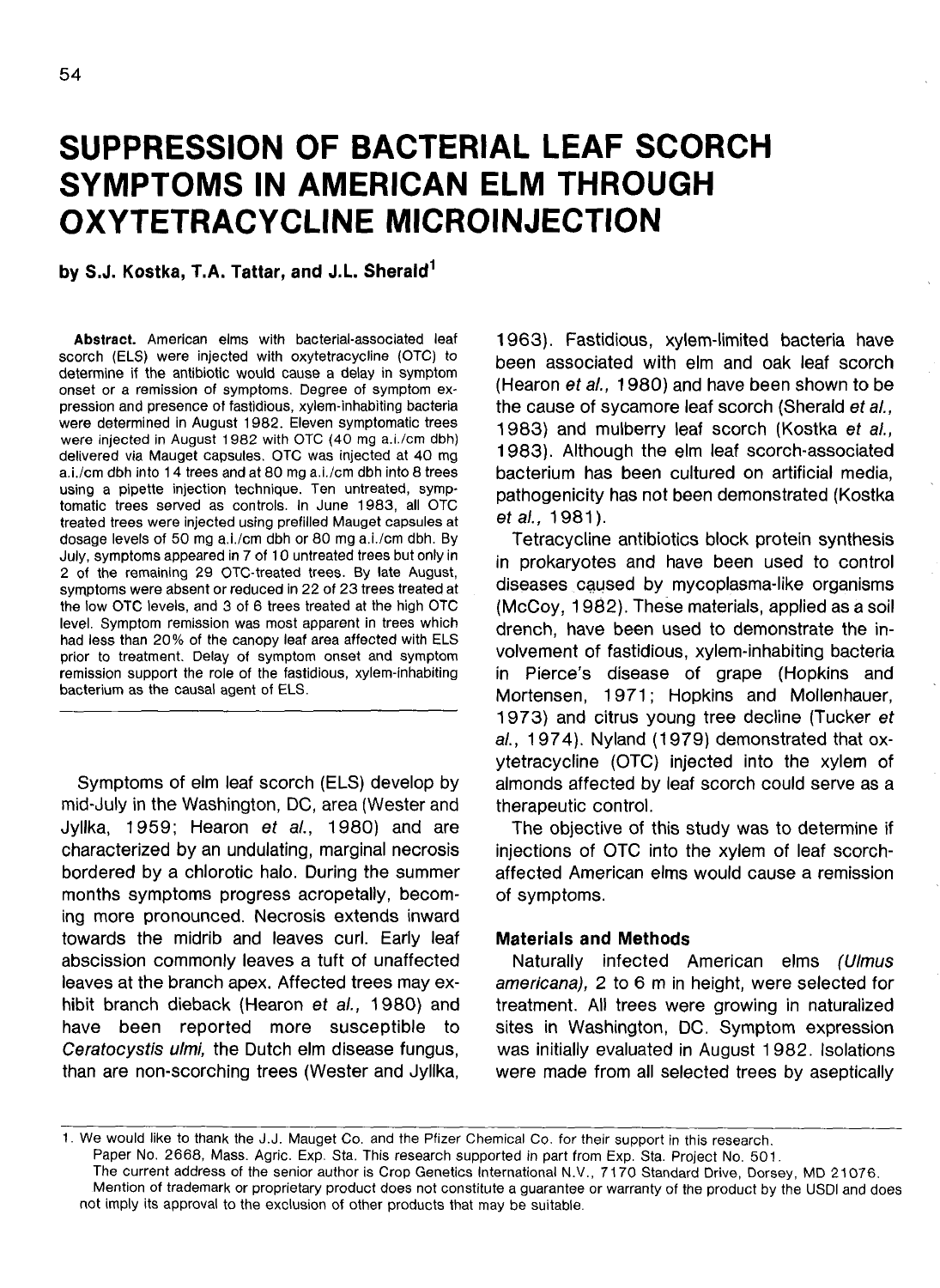incubating excised wood chips in a modified PW broth (Sherald ef al., 1983) or by vacuum extracting bacteria from stem segments and confirming their presence using phase contrast microscopy (French et al., 1977; Hearon et al., 1980; Sherald et al., 1983).

Two microinjection techniques were selected for introduction of OTC (Terramycin Tree Injection Formula, Pfizer Chemical Company): 1) Mauget capsules (Mclntyre et al., 1978; McCoy, 1982) and 2) the pipette injection technique (Lacy and Mclntyre, 1978) developed for the introduction of antibiotics into pears with pear decline. OTC levels were established from the rates developed for control of elm phloem necrosis (Filer, 1976). Trees were treated in August 1982 utilizing both techniques, while in June 1983 treatments were made with Mauget capsules.

Eleven symptomatic trees (approx. 1 2 cm dbh) were injected in August 1982 with OTC, 40 mg a.i./cm dbh (low level), delivered via Mauget capsules (provided by J.J. Mauget Co.). OTC (Terramycin Tree Injection Formula) was injected at 40 mg a.i./cm dbh into 14 symptomatic trees and at 80 mg a.i./cm dbh (high level) into 8 trees using the pipette injection technique. Ten untreated, symptomatic trees served as controls. In June 1983, all OTC treated trees were injected using prefilled Mauget capsules at dosage levels of approximately 50 mg a.i./cm dbh (low level) or 80 mg a.i./cm dbh (high level).

The success or failure of treatments was based on the following observations: 1) presence or absence of symptoms in August 1983, 2) date on which first symptoms appeared, and 3) degree of symptom remission.

# **Results**

Initial symptom development was observed in June of 1982. By August, symptoms were well developed. Symptoms in selected trees ranged from 10 to 90 percent of the total leaf area of the canopy. The presence of fastidious, xylem**inhabiting** bacteria in symptomatic trees was confirmed by isolation and/or buffer extraction of stem segments and microscopic observation of bacteria in extracts.

Uptake times for antibiotic solutions were approximately 24 hours for the August 1982

treatments and less than 4 hours for the June 1983 treatments. The pipette injection technique was eliminated in 1983 because of leakage around the pipette and the excessive depth required for the injection hole to securely hold the pipette.

By mid-July 1983, 7 of 10 control trees were exhibiting leaf scorch symptoms (Table 1). Symptoms were extensive in two of the trees and limited in the remaining five. Symptoms were observed in 1 of 25 trees injected at the low OTC levels (40/50 mg a.i./cm dbh) using Mauget capsules. Of the six trees injected at the high OTC level (80 mg a.i./cm dbh) symptoms had only developed in one tree. Two trees were accidently removed for right-of-way clearance. Although symptoms developed in 2 of the treated trees, the majority were symptomless in July.

In August, 1983 all trees were rated for presence and severity of symptoms (Table 1). Percent total leaf area affected in untreated, control trees was equivalent to or increased above 1982 levels. Fourteen of the 23 scorch-affected elms treated at the low OTC levels showed a complete remission of symptoms. Of the remaining 9 trees, a reduction of symptoms was observed in 8, while increased symptoms were observed in 1. Two trees were removed because of Dutch elm disease. Results from trees treated at the high OTC level were inconsistent. Of the 6 trees remaining, 3 trees had substantially reduced symptoms and 3 were unchanged from 1982. A complete or near complete remission of symptoms was observed in treated trees which had 20 percent or less of the total leaf area exhibiting leaf scorch in 1982 (Table 2).

### **Discussion**

When the rules of proof (Koch's postulates) cannot be fulfilled with a fastidious prokaryote (i.e., the fastidious, xylem-inhabiting bacterium), an important step in confirming the involvement of the organism in disease is demonstration of symptom remission through antibiotic treatment (Hopkins and Mortensen, 1971; Nyland, 1979; McCoy, 1982). Oxytetracycline injected into the xylem of American elms affected with bacterial leaf scorch delayed symptom onset and suppressed symptom development. Remission was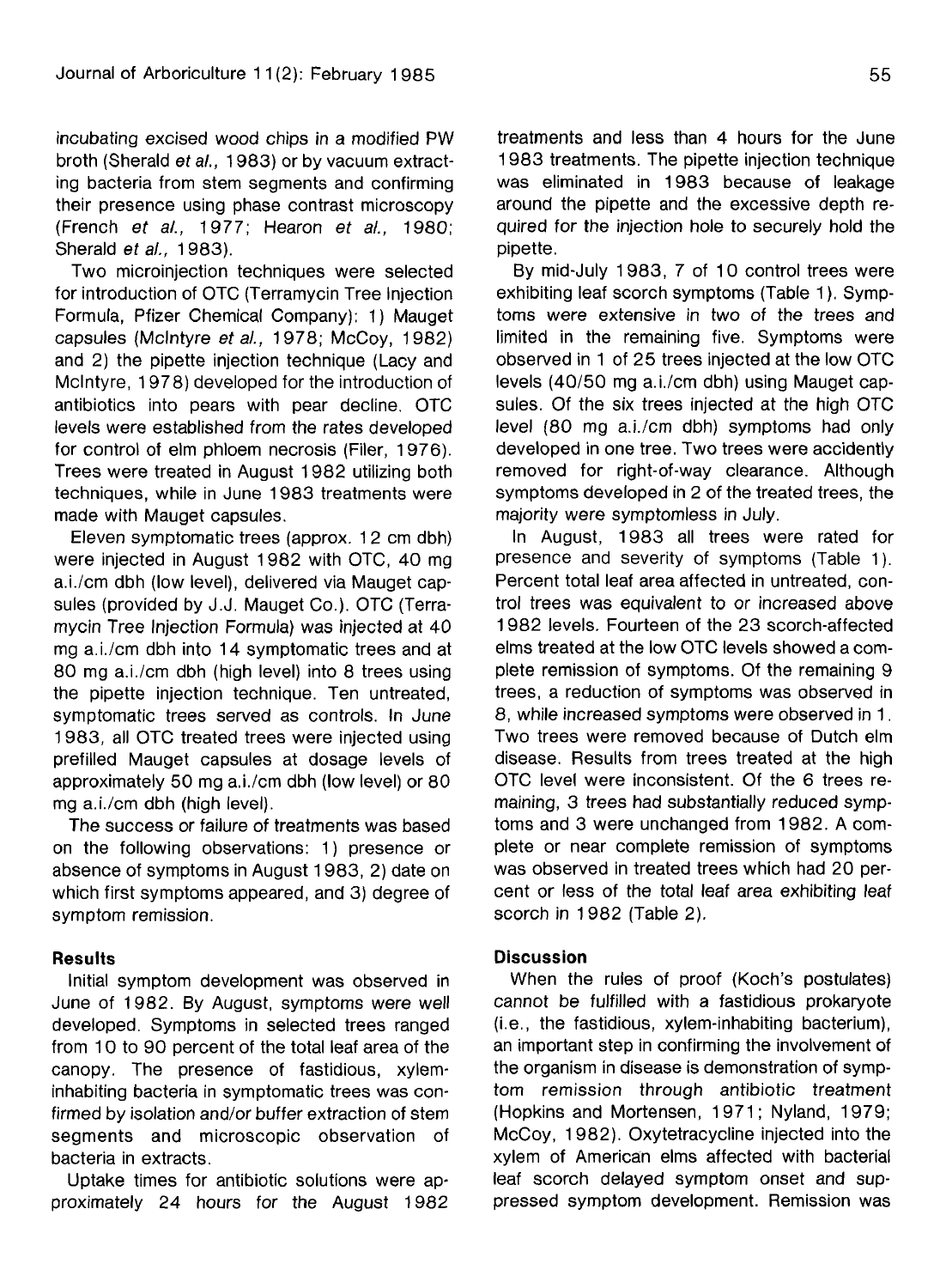Pipette/Mauget injection High level <sup>C</sup> % Leaf scorch Tree\* 8/82 7/83 8/83 **26 25 0 10 <10 0 >10 )50 0 30**

29 50<br>30 **>** 90

30 > 90 removed<sup>h</sup><br>31 > 50 removed 31 ) 50 removed

33 )30 30 }30

 $\begin{array}{ccc} 0 & \swarrow 10 \\ 30 & \searrow 30 \end{array}$ 

|               | <i><b>Mauget injection</b></i> |                        |                  |  |  |  |  |  |
|---------------|--------------------------------|------------------------|------------------|--|--|--|--|--|
|               |                                | Low level <sup>a</sup> |                  |  |  |  |  |  |
|               |                                | % Leaf scorch          |                  |  |  |  |  |  |
| Tree $# 8/82$ |                                | 7/83                   | 8/83             |  |  |  |  |  |
|               | 10                             | 0                      | 0                |  |  |  |  |  |
| 2             | 10                             | 0                      | 410 <sup>d</sup> |  |  |  |  |  |
| 3             | 50                             | 0                      | DED <sup>t</sup> |  |  |  |  |  |
| 4             | $\angle$ 10 <sup>e</sup>       | 0                      | 0                |  |  |  |  |  |
| 5             | 10                             | 0                      | 0                |  |  |  |  |  |
| 6             | 10                             | 0                      | 0                |  |  |  |  |  |
| 7             | 10                             | 0                      | 0                |  |  |  |  |  |
| 8             | L 10                           | 0                      | O                |  |  |  |  |  |
| 9             | 959                            | 0<br>(10               |                  |  |  |  |  |  |
| 10            | 520                            | 0                      | 710              |  |  |  |  |  |
| 11            | 80                             | 0                      | 30               |  |  |  |  |  |

**Table 1. Pre- and post-treatment comparison of percent elm leaf scorch-affected canopy area in American elms injected with oxytetracycline in August 1982 and June 1983.**

#### Pipette/Mauget injection

|    |               | Low level <b>b</b>                                                 |               | Controls              |      |
|----|---------------|--------------------------------------------------------------------|---------------|-----------------------|------|
|    | % Leaf scorch |                                                                    |               | % Leaf scorch         |      |
|    | Tree $# 8/82$ | 7/83                                                               | 8/83          | Tree $# 8/82$         | 7/83 |
| 12 | 30<br>У       | 0                                                                  | DED           | $34$ $\rightarrow$ 90 | 50   |
| 13 | 20            | o                                                                  | O             | $35 \times 10$        | 10   |
| 14 | 25            | $\left\langle \begin{array}{c} 10 \\ 10 \end{array} \right\rangle$ | $\zeta$ 10    | 36 -<br>710           | 10   |
| 15 | 20            | o                                                                  | Ω             | 37<br>$\langle 10$    | 10   |
| 16 | >10           | 0                                                                  | (10)          | 38<br>40              | 10   |
| 17 | >10           | 0                                                                  | $\sqrt{(10)}$ | 39<br>50              | 10   |
| 18 | 710           | 0                                                                  | 0             | 40<br>75              | 80   |
| 19 | 710           | 0                                                                  | 0             | $\frac{1}{2}$<br>41   | 0    |
| 20 | 10            | O                                                                  | O             | 42<br>K 10            | 0    |
| 21 | 10            | Ω                                                                  | 0             | 43<br>80              | 0    |
| 22 | >20           | 0                                                                  | 70            |                       |      |
| 23 | 61 ∕          | 0                                                                  | 0             |                       |      |
| 24 | 20            | 0                                                                  | 《10           |                       |      |
| 25 | 20            | 0                                                                  | O             |                       |      |
|    |               |                                                                    |               |                       |      |

a August, 1982; Mauget, 40 mg a.i./cm dbh. June, 1983; Mauget, 50 mg a.i./cm dbh.

b August, 1982; pipette, 40 mg a.i./cm dbh. June, 1983; Mauget, 50 mg a.i./cm dbh.

- c August, 1982; pipette, 80 mg a.i./cm dbh. June, 1983; Mauget, 80 mg a.i./cm dbh.
- d 10 indicates negligible symptoms,
- $e =$  less than.
- f Tree killed by Dutch elm disease,
- $g =$  greater than.
- h Tree removed for right-of-way clearance.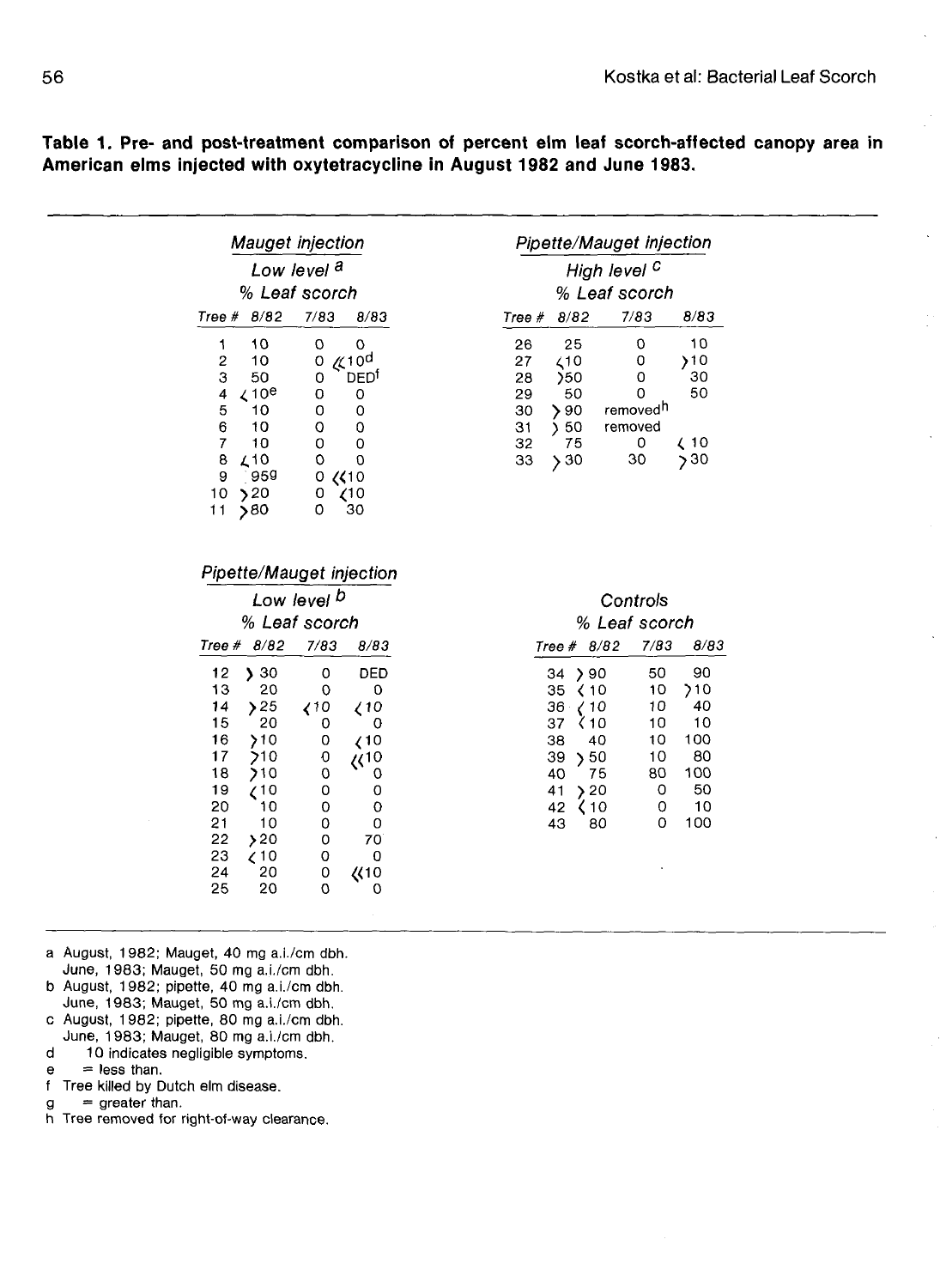| 0-10% Leaf scorch       |                         |                        | 11-20% Leaf scorch  |                  |           |
|-------------------------|-------------------------|------------------------|---------------------|------------------|-----------|
| Tree #                  | 1982                    | 1983                   | Tree $#$            | 1982             | 1983      |
| 1                       | 10                      | 0                      | 13                  | 20               | 0         |
| $\overline{c}$          | 10                      | $\langle 10^a$         | 15                  | 20               | 0         |
| $\overline{\mathbf{4}}$ | $\zeta$ 10 <sup>b</sup> | 0                      | 16                  | >10 <sup>c</sup> | (10)      |
| 5                       | 10                      | $\mathbf 0$            | 17                  | $\rangle$ 10     | 410       |
| 6                       | 10                      | 0                      | 18                  | >10              | 0         |
| $\overline{7}$          | 10                      | 0                      | 24                  | 20               | 《10       |
| 8                       | $\angle 10$             | 0                      | 25                  | 20               | 0         |
| 19                      | (10                     | 0                      |                     |                  |           |
| 20                      | 10                      | 0                      |                     |                  |           |
| 21                      | 10                      | 0                      |                     |                  |           |
| 23                      | (10                     | 0                      |                     |                  |           |
| 21-50% Leaf scorch      |                         |                        | 50-100% Leaf scorch |                  |           |
| Tree #                  | 1982                    | 1983                   | Tree #              | 1982             | 1983      |
| 3                       | 50                      | <b>DED<sup>d</sup></b> | 9                   | 295              | $\chi$ 10 |
| 10                      | 20                      | $\angle 10$            | 11                  | 280              | 30        |
| 12                      | >30                     | DED                    |                     |                  |           |
| 14                      | 25                      | $\langle$ 10           |                     |                  |           |
| 22                      | 20                      | 70                     |                     |                  |           |

**Table 2. Percent leaf scorch symptoms in oxytetracycline-treated (low level) American elms before (1982) and after (1983) treatments. Trees are grouped in pre-treatment severity categories.**

 $a = 10$  = Negligible symptoms

b  $10 =$  less than 10%

c  $10 =$  greater than 10%

d Tree killed by Dutch elm disease

most effective when 20% or less of the canopy leaf area was affected prior to treatment. Results in trees with more than 20% leaf scorch were inconsistent at either OTC dosages. The development of symptoms in treated trees was not unexpected based upon previous OTC injection studies of almond trees affected with almond leaf scorch (Nyland, 1979). Inconsistent symptom remission may be due to inadequate distribution or final concentration of the antibiotic in the xylem to inhibit bacterial growth.

The observed delay in the onset of symptoms and the complete or partial symptom remission that occurred in treated trees supports the role of an OTC-sensitive organism (i.e., the fastidious, xylem-inhabiting bacterium) as the causal agent of elm leaf scorch. Although OTC induced symptom remission, its applicability as a therapeutic control